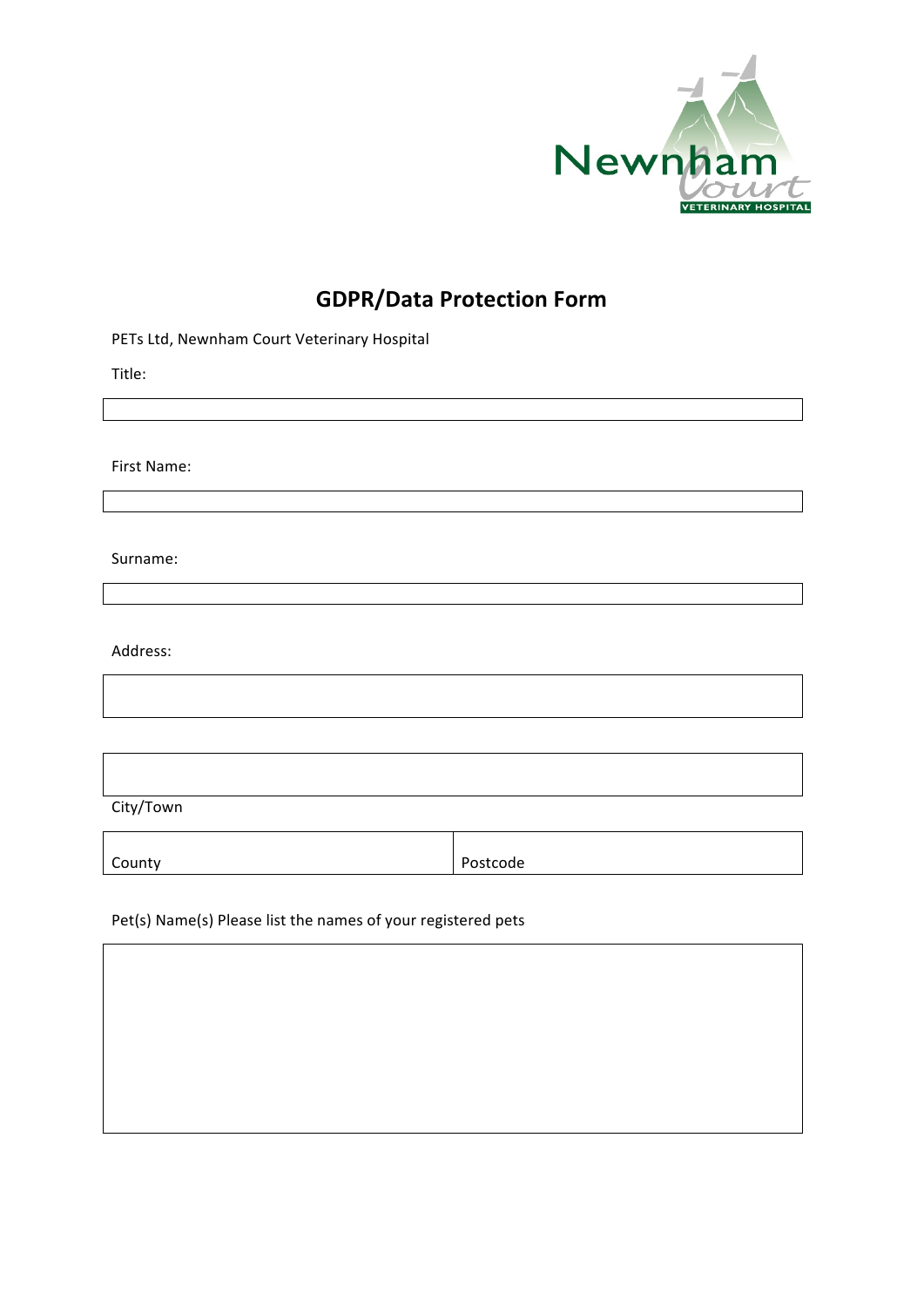

We require your formal permission to use your email address and/or your mobile telephone number so that we can contact you electronically.

This would be to:-

- Let you know when your pet's vaccinations are due
- Reminders for parasite treatments, Pet Health Club Plan, Nurses clinics and Puppy parties
- To contact you with test results, hospital stay balance update, post op call backs relating to your pet and appointment reminders.
- Insurance form and laboratory form processing, to pass on to referral specialists or out of hour provider
- Promotional articles (you can opt out of these separately if you change your mind)

We confirm that under no circumstances will your details be passed to a third party without your express permission. Please tick below to confirm that Newnham Court Veterinary Hospital (PETs Ltd) may hold and use the above information for the reasons indicated. If you change your mind about marketing preferences at any time, please contact us. If you do not wish to be contacted electronically, please be aware this may result in not receiving notifications regarding your pet's healthcare.

Please note all our incoming and outgoing calls are recorded for training and monitoring purposes and deleted after 30 days. We also have CCTV in operation around and in the Hospital, this is for security reasons and deleted after 30 days.

I confirm that Newnham Court Veterinary Hospital may hold and use the above information for the reasons indicated above by

Post

Email and Text OR

No electronic correspondence

Email:

Please fill out your email

Phone:

Please fill out your mobile number